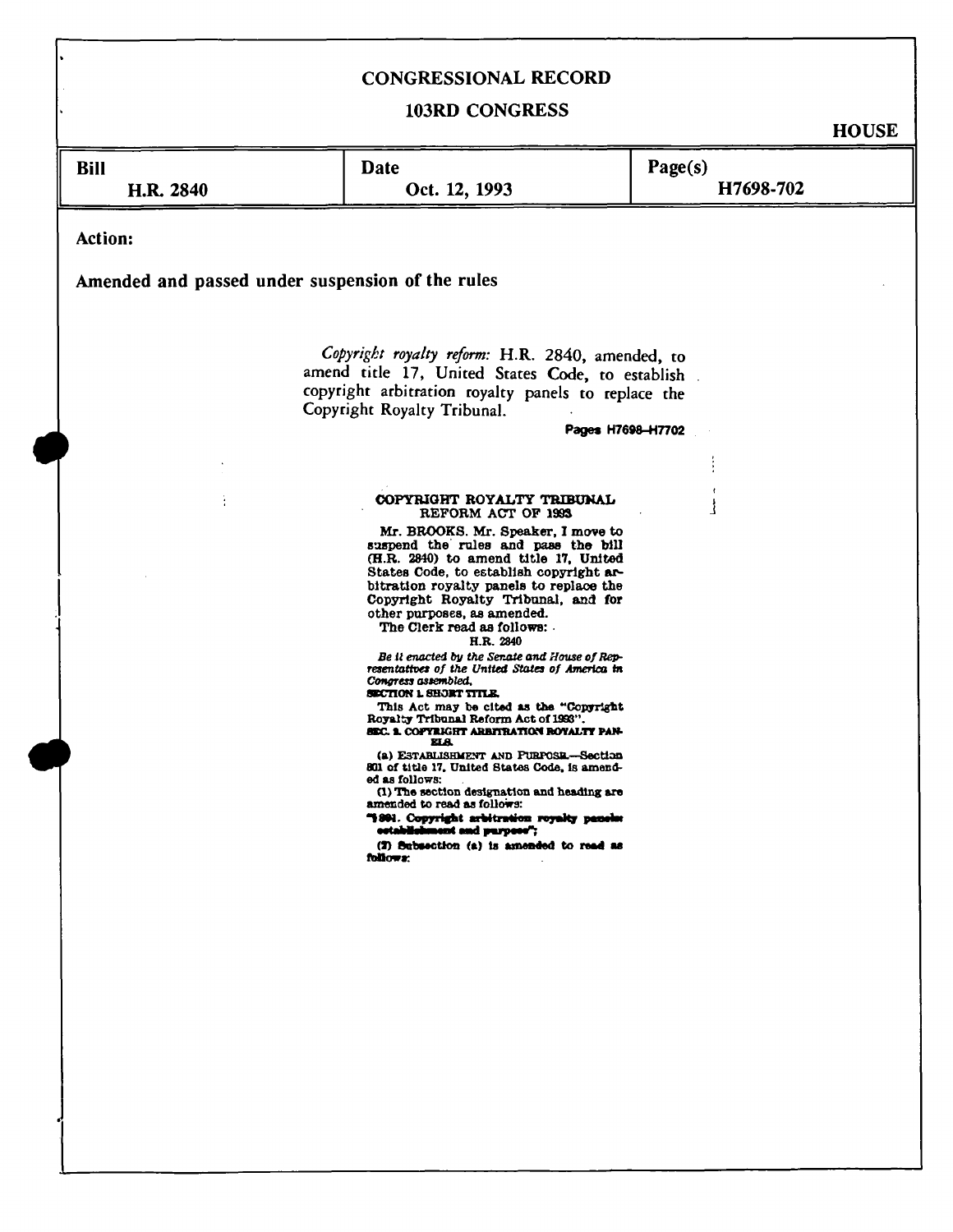**"(a) ESTABLISHMENT.—The Librarian of Congress, upon the recommendation of the Register of Copyrights, Is authorized to appoint and convene copyright arbitration roy**alty panels.'

**(3) Subsection (b) Is amended—** 

**(A) by inserting "PURPOSES.—" after "(b)"; (B) In the matter preceding paragraph (1), by striking "Tribunal" and Inserting "copyright arbitration royalty panels";** 

**(C) In paragraph (2)—** 

**(I) In subparagraph (A), by striking "Commission" and inserting "copyright arbitration royalty panels"; and** 

**(II) In subparagraph (B), by striking "Copy-right Royalty Tribunal" and inserting "copyright arbitration royalty panels";** 

**(D) In paragraph (3), by striking "In determining" and all that follows through the end of the paragraph; and** 

**(E) In paragraph (4) by striking "to determine" and all that follows through "chapter 10" and Inserting "and to determine the distribution of such payments."; and** 

**(4) by amending subsection (c) to read as follows:** 

**"(c) RULINOS.—The Librarian of Congress, upon the recommendation of the Register of Copyrights, may, before a copyright arbitration royalty panel Is convened, make any necessary procedural or evidentiary rulings that would apply to the proceedings con-ducted by such panel.".** 

**(b) MEMBERSHIP AND PROCEEDINGS.—Sec-tion 802 of title IT, United States Code, is amended to read as follows:** 

"<sup>1</sup>802. Membership and proceedings of copy**right arbitration royalty panels** 

**"(a) COMPOSITION OF COPYRIGHT ARBITRA-TION ROYALTY PANELS.—A copyright arbitration royalty panel shall consist of 3 arbitrators selected by the Librarian of Congress pursuant to subsection (b).** 

**"(b) SELECTION OF ARBITRATION PANEL.— Not later than 10 days after publication of a notice initiating an arbitration proceeding under section 804, and in accordance with procedures specified by the Register of Copyrights, the Librarian of Congress shall, upon the recommendation of the Register of Copy**rights, select 2 arbitrators from lists of arbi**trators provided to the Librarian by parties participating in the arbitration and by professional arbitration associations or such similar organizations as the Librarian shall select. The 2 arbitrators so selected shall, within 10 days after their selection, choose a third arbitrator from the same lists, who shall serve as the chairperson of the arbitrators. If such 2 arbitrators fall to agree upon the selection of a third arbitrator, the Librarian of Congress shall promptly select the third arbitrator.** 

**"(c) ARBITRATION PROCEEDINOS.—Copyright arbitration royalty panels shall conduct arbitration proceedings, in accordance with such procedures as they may adopt, for the purpose of making their determinations In carrying out the purposes set forth In section 801. The arbitration panels shall act on the basis of a fully documented written record, prior decisions of the Copyright Royalty Tribunal, prior copyright arbitration panel determinations, and rulings by the Librarian of Congress under section 801(c). Any copyright owner who claims to be entitled to royalties under section 111, 116, or 119, or any interested copyright party who claims to be entitled to royalties under section 1006, may submit relevant information and proposals to the arbitration panels In proceedings applicable to such copyright owner or interested copyright party, and any other person participating in arbitration proceedings may submit such relevant information and proposals to the arbitration panel conducting the proceedings. The parties to the proceed-**

**ings shall bear the entire cost thereof in such manner and proportion as the arbitration panels shall direct.** 

**"(d) REPORT TO THE LIBRARIAN OF CON-GRESS.—Not later than 180 days after publication of the notice Initiating an arbitration proceeding, the copyright arbitration royalty panel conducting the proceeding shall report to the Librarian of Congress Its determination concerning the royalty fee or dis-tribution of royalty fees, as the case may be. Such report shall be accompanied by the written record, and shall set forth the facts that the arbitration panel found relevant to Its determination.** 

**"(e) ACTION BY LIBRARIAN OP CONORESS.— Within 60 days after receiving the report of a copyright arbitration royalty panel under subsection (d), the Librarian of Congress, upon the recommendation of the Register of Copyrights, shall adopt or reject the determination of the arbitration panel. The Librarian shall adopt the determination of the arbitration panel unless the Librarian finds that the determination Is arbitrary. If the Librarian rejects the determination of the arbitration panel, the Librarian shall, before the end of that 60-day period, and after full examination of the record created in the arbitration proceeding, Issue an order setting the royalty fee or distribution of fees, as the case may be. The Librarian shall cause to be published In the Federal Register the determination of the arbitration panel, and the decision of the Librarian (Including an order Issued under the preceding sentence). The Librarian shall also publicize such determination and decision In such other manner as the Librarian considers appropriate. The Librarian shall also make the report of the arbitration panel and the accompanying record available for public inspection and copying.** 

**"(f) JUDICIAL REVIEW.—Any decision of the Librarian of Congress under subsection (e) with respect to a determination of an arbitration panel may be appealed, by any aggrieved party who would be bound by the determination, to the United States Court of Appeals for the District of Columbia Circuit, within 30 days after the publication of the decision In the Federal Register. If no appeal Is brought within such 30-day period, the decision of the Librarian is final, and the royalty fee or determination with respect to the distribution of fees, as the case may be, shall**  take effect as set forth in the decision. The **pendency of an appeal under this paragraph shall not relieve persons obligated to make royalty payments under sections 111, 115,116, 118, 119, or 1003 who would be affected by the determination on appeal to deposit the statement of account and royalty fees specified In those sections. The court shall have Jurisdiction to modify or vacate a decision of the Librarian only If It finds, on the basis of the record before the Librarian, that the Librarian acted in an arbitrary manner. If the court modifies the decision of the Librarian, the court modifies the decision of the Librarian,<br>the court shall have jurisdiction to enter its**<br>**own determination** with own determination with respect to the amount or distribution of royalty fees and costs, to order the repayment of any excess fees, and to order the payment of any underpaid fees, and the interest pertaining respectively thereto, in accordance with its final judgment. The court may further vacate the decision of the arbitration panel and remand the case for arbitration proceedings in accordance with subsection (c).

**"(G) ADMINISTRATIVE MATTERS.—** 

**"(1) DEDUCTION OF COSTS FROM ROYALTY FEES.—The Librarian of Congress and the Register of Copyrights may, to the extent not otherwise provided under this title, deduct from royalty fees deposited or collected under this title the reasonable costs incurred by the Library of Congress and the Copyright Office under this chapter. Such deduc-** **tion may be made before the fees are distributed to any copyright claimants.** 

**"(2) POSITIONS REQUIRED FOR ADMINISTRA-TION OP COMPULSORY LICENSING.—Section 307 of the Legislative Branch Appropriations Act, 1994, shall not apply to employee positions in the Library of Congress that are required to be filled In order to carry out sec-tion 111. 115. 116. 118, or 119 or chapter 10.". (c) ADJUSTMENT OF COMPULSORY LICENSE RATES.—Section 803 of title 17, United States Code, and the item relating to such section in the table of sections at the beginning of chapter 8 of such title, are repealed.** 

**(d) INSTITUTION AND CONCLUSION OF PRO-CEEDED^.—Section 804 of title 17, United States Code, Is amended as follows:** 

**(1) Subsection (a) Is amended to read as follows:** 

**"(a)(1) With respect to proceedings under section 801(b)(1) concerning the adjustment of royalty rates as provided in sections 115 and 116, and with respect to proceedings under subparagraphs (A) and (D) of section 801(b)(2), during the calendar years specified in the schedule set forth In. paragraphs (2), (3), and (4), any owner or user of a copyrighted work whose royalty rates are specified by this title, established by the Copyright Royalty Tribunal before the date of the enactment of the Copyright Royalty Tribunal Reform Act of 1993, or established by a copyright arbitration royalty panel after such date of enactment, may file a petition with the Librarian of Congress declaring that the petitioner requests an adjustment of the rate. The Librarian of Congress shall, upon the recommendation of the Register of Copyrights, make a determination as to whether the petitioner has such a significant Interest in the royalty rate in which an adjustment Is requested. If the Librarian determines that the petitioner has such a significant Interest, the Librarian shall cause notice of this determination, with the reasons therefor, to be published In the Federal Register, together with the notice of commencement of proceedings under this chapter.** 

**"(2) In proceedings under section 801(b)(2)(A) and (D), a petition described in paragraph (1) may be filed during 1995 and In each subsequent fifth calendar year.** 

**"(3) In proceedings under section 801(b)(1) concerning the adjustment of royalty rates as provided in section 115, a petition described In paragraph (1) may be filed in 1997 and In each subsequent tenth calendar year.** 

**"(4)(A) In proceedings under section 801(b)(1) concerning the adjustment of royalty rates as provided In section 116, a petition described In paragraph (1) may be filed at any time within 1 year after negotiated licenses authorized by section 116 are terminated or expire and are not replaced by subsequent agreements.** 

**"(B) If a negotiated license authorized by section 116 Is terminated or expires and Is not replaced by another such license agreement which provides permission to use a quantity of musical works not substantially smaller than the quantity of such works performed on coin-operated phonorecord players during the 1-year period ending March 1, 1969, the Librarian of Congress shall, upon petition filed under paragraph (1) within 1 year after such termination or expiration, oonvene a copyright arbitration royalty panel. The arbitration panel shall promptly establish an Interim royalty rate or rates for the public performance by means of a coinoperated phonorecord player of non-dramatic musical works embodied in phonorecords**  musical works embodied in phonorecords which had been subject to the terminated or expired negotiated license agreement. Such rate or rates shall be the same as the last such rate or rates and shall remain in force **arbitration panel, in accordance with section**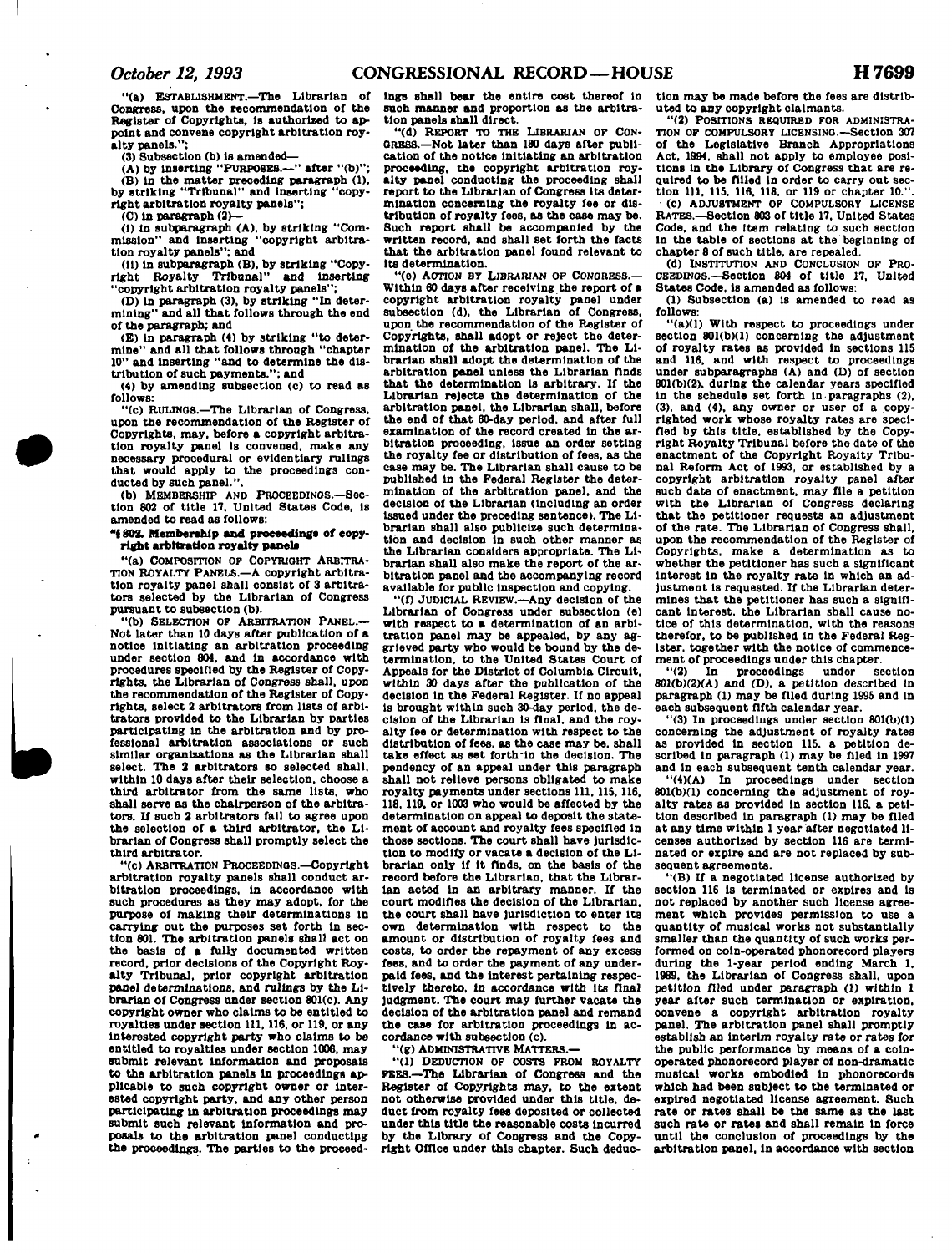**H7700 CONGRESSIONAL RECORD—HOUSE** *October 12, 1993* 

**882. to adjust the royalty rates applicable to such works, or until superseded by a new negotiated license agreement, as provided In section 116(b).".** 

**(2) Subsection (b) Is amended—** 

**(A) by striking "subclause" and Inserting "subparagraph";** 

**(B) by striking "Tribunal" the first place it appears and Inserting "Copyright Royalty** 

**Tribunal or the Librarian of Congress"; (C) by striking "Tribunal" the second and third places It appears and Inserting "Librarian";** 

**(D) by striking "Tribunal" the last place It appears and Inserting "Copyright Royalty Tribunal or the Librarian of Congress"; and** 

**(E) by striking "(a)(8), above" and inserting "subsection (a) of this section".** 

**(3) Subsection (c) is amended by striking "Tribunal" and inserting "Librarian of Congress\*\*.** 

**(4) Subsection (d) Is amended— (A) by striking "Chairman of the Tribu-nal" and Inserting "Librarian of Congress"; and** 

**(B) by striking "determination by the Tribunal" and Inserting "a determination".** 

**(5) Section 804 is farther amended by striking subsection (e).** 

**(e) REPEAL.—Sections SOS through 810 of title 17, United States Code, and the items relating to such sections In the table of sections at the beginning of chapter 8 of such title, are repealed.** 

**(0 CLERICAL AMENDMENT.—The table Of sections at the beginning of chapter 8 of title 17, United States Code, Is amended by striking the Items relating to sections 801 and 803 and Inserting the following:** 

**"801. Copyright arbitration royalty panels: establishment and purpose.** 

**"802. Membership and proceedings of copyright arbitration royalty panels.".** 

**SEC S. JUKEBOXLICENSES.** 

**(a) REPEAL or COMPULSORY LICENSE.—Section 116 of title 17, United States Coda, and the item relating to section 116 in the table of sections at the beginning of chapter 1 of such title, are repealed.** 

**(b) NEGOTIATED UCKNSES.—(1) Section 116A of title 17, United States Code, Is amended—** 

**(A) by redesignating such section as section 116;** 

**(B) by striking subsection (b) and redesignating subsections (c) and (d) as subsections (b) and (c), respectively;** 

**(C) In subsection (b)(2) (as so redesignated) by striking "Copyright Royalty Tribunal" each place It appears and Inserting "Librarian of Congress";** 

**(D) in subsection (c) (as so redesignated)— (1) in the subsection caption by striking "ROYALTY TRIBUNAL" and inserting "ARBI-TRATION ROYALTY PANEL";** 

**(11) by striking "subsection (c)" and Insert-**

**ing "subsection (b)"; and (ill) by striking "the Copyright Royalty Tribunal" and inserting "a copyright arbitration royalty panel"; and** 

(E) by striking subsections (e), (f), and (g). **(2) The table of sections at the beginning of chapter 1 of title 17. United States Code, is amended by striking "116A" and Inserting "116".** 

#### **8BC 4. PUBLIC BROADCASTING COMPULSORY LI-CENSE.**

**Section 118 of title 17. United 8tates Code, la amended—** 

**(1) In subsection (b>—** 

**(A) by striking the first 2 sentences;** 

**(B) in the third sentenoe by striking "works specified by this subsection" and in-serting "published nondramatlo musical works and published pictorial, graphic, and sculptural works";** 

### **(C) In paragraph (1>—**

**(I) in the first sentenoe by striking ", within one hundred and twenty days after publication of the notice specified in this subaeotton,"; and** 

**(II) by striking "Copyright Royalty Tribunal" each place It appears and Inserting "Librarian of Congress";** 

**(D) in paragraph (2) by striking "Tribunal" and inserting "Librarian of Congress";** 

**(E) in paragraph (3)—** 

**(1) by striking the first sentence and inserting the following: "In the absence of license agreements negotiated under paragraph (2), the Librarian of Congress shall, pursuant to chapter 8, convene a copyright arbitration royalty panel to determine and publish In the Federal Register a schedule of**  rates and terms which, subject to paragraph **(2), shall be binding on all owners of copyright in works specified by this subsection and public broadcasting entitles, regardless of whether such copyright owners have submitted proposals to the Librarian of Congress.";** 

**(11) in the second sentence-**

(I) by striking "Copyright Royalty Tribu-nal" and inserting "copyright arbitration **nal" and Inserting "copyright arbitration royalty panel"; and** 

**(II) by striking "clause (2) of this sobsection" and inserting "paragraph (2)"; and (ill) in the last sentence by striking "Copy-**

**right Royalty Tribunal" and inserting "Librarian of Congress"; and** 

**(P) by striking paragraph (4);** 

**(2) in subsection (c)—** 

**(A) by striking "1982" and inserting "1997";** 

**and (B) by striking "Copyright Royalty Tribunal" and Inserting "Librarian of Congress";** 

**(3) in subsection (d>— (A) by striking "to the transitional provi-**

**sions of subsection (b)(4), and";** 

**(B) by striking "the Copyright Royalty Tribunal" and Inserting "a copyright arbitration royalty panel"; and** 

**(C) in paragraphs (2) and (3) by striking "olause" each place it appears and Inserting "paragraph"; and** 

**(4) In subsection (g) by striking "clause" and inserting "paragraph".** 

### **SEC. I. SECONDARY TBANBMB8IONB BT**  *BUPERSTATIONS AND METWORK***<br>8TATIONS FOR PRIVATE VIEWING.**

**Section 119 of title 17, United States Code, is amended—** 

**(1) In subsection (b)—** 

**(A) In paragraph (1) by striking ", after consultation with the Copyright Royalty Tribunal," each place it appears;** 

**(B) In paragraph (2) by striking "Copyright Royalty Tribunal" and inserting "Librarian of Congress\*;** 

**(C) in paragraph (3) by striking "Copyright Royalty Tribunal" and Inserting "Librarian of Congress"; and** 

**CD) in paragraph (4)—** 

**(1) by striking "Copyright Royalty Tribunal" each place It appears and Inserting "Li-**

**brarian of Congress"; (II) by striking "Tribunal" each place It appears and inserting "Librarian of Congress"; and** 

**(III) in subparagraph (B) by striking "conduct a proceeding" In the last sentence and Inserting "convene a copyright arbitration royalty panel"; and** 

**(2) In subsection (c)—** 

**(A) in the subsection caption by striking "DETERMINATION" and inserting "ADJUST-MENT";** 

**(B) in paragraph (3) by striking "Copyright Royalty Tribunal" each place it appears and Inserting "Librarian of Congress";** 

**(O in paragraph (3)—** 

**(1) In subparagraph (A)—** 

**(I) by striking "Copyright Royalty Tribunal" and inserting "Librarian of Congress"; and** 

**(IT) by striking the last sentence and inserting the following: "Such arbitration" pro-ceeding shall be conducted under chapter 8.";** 

**(II) by striking subparagraphs (B) and (C); (ill) in subparagraph (D)—** 

**(I) by redesignating such subparagraph as subparagraph (B); and** 

**(U) by striking "Arbitration Panel" and inserting "copyright arbitration royalty panel appointed under chapter 8";** 

**(lv) by striking subparagraphs (B) and (P); (v) by amending subparagraph (O) to read as follows:** 

"(C) PERIOD DURING WHICH DECISION OF AR-**BITRATION PANEL OR ORDER OP LIBRARIAN EF-FECTIVE.—The obligation to pay the royalty fee established under a determination which—** 

**"(1) is made by a copyright arbitration royalty panel in an arbitration proceeding under this paragraph and is adopted by the Librarian of Congress under section 802(e), or** 

**"(11) Is established by the Librarian of Congress under section 802(e),** 

**shall become effective as provided in section 802(f).": and** 

**(vi) in subparagraph (H)—** 

**(I) by redesignating such subparagraph as subparagraph (D); and** 

**(II) by striking "adopted or ordered under subparagraph (P)" and Inserting "referred to in subparagraph (C)"; and** 

**(D) by striking paragraph (4).** 

**SBC. & CONFORMING AMENDMENTS.** 

**(a) CABLE COMPULSORY LICENSE.—Section 111(d) of title 17, United States Code, is amended as follows:** 

**(1) Paragraph (1) is amended by striking ", after consultation with the Copyright Royalty Tribunal (if and when the Tribunal has been constituted),".** 

**(2) Paragraph (IXA) is amended by striking**  after consultation with the Copyright **Royalty Tribunal (if and when the Tribunal has been eoastttuted),".** 

**(3) Paragraph (2) is amended by striking the second and third sentenoee and by inserting the following: "All funds held by the Secretary of the Treasury shall be Invested In interest-bearing United States securities for**  later distribution with interest by the Li**brarian of Congress in the event no controversy over distribution exists, or by a copyright arbitration royalty panel in the event a controversy over such distribution exists.".** 

**(4) Paragraph (4XA) is amended—** 

**(A) by striking "Copyright Royalty Tribunal" and Inserting "Librarian of Congress"; and** 

**(B) by striking "Tribunal" and Inserting "Librarian of Congress".** 

**(5) Paragraph (4KB) la amended to read as follows:** 

**"'(B) After the first day of August of each year, the Librarian of Congress shall, upon the recommendation of the Register of Copyrights, determine whether there exists a controversy concerning the distribution of royalty fees. If the Librarian determines that no such controversy exists, the Librarian shall, after deducting reasonable administrative costs under this section, distribute such fees to the copyright owners entitled to such fees, or to their designated agents. If the Librarian finds the existence of a controversy, the Librarian shall, pursuant to chapter 8 of this title, convene a copyright arbitration royalty panel to determine the distribution of royalty fees.".** 

**(6) Paragraph (4XC) is amended by striking "Copyright Royalty Tribunal" and Inserting "Librarian of Congress".** 

**(b) AUDIO HOME RECORDING ACT.—**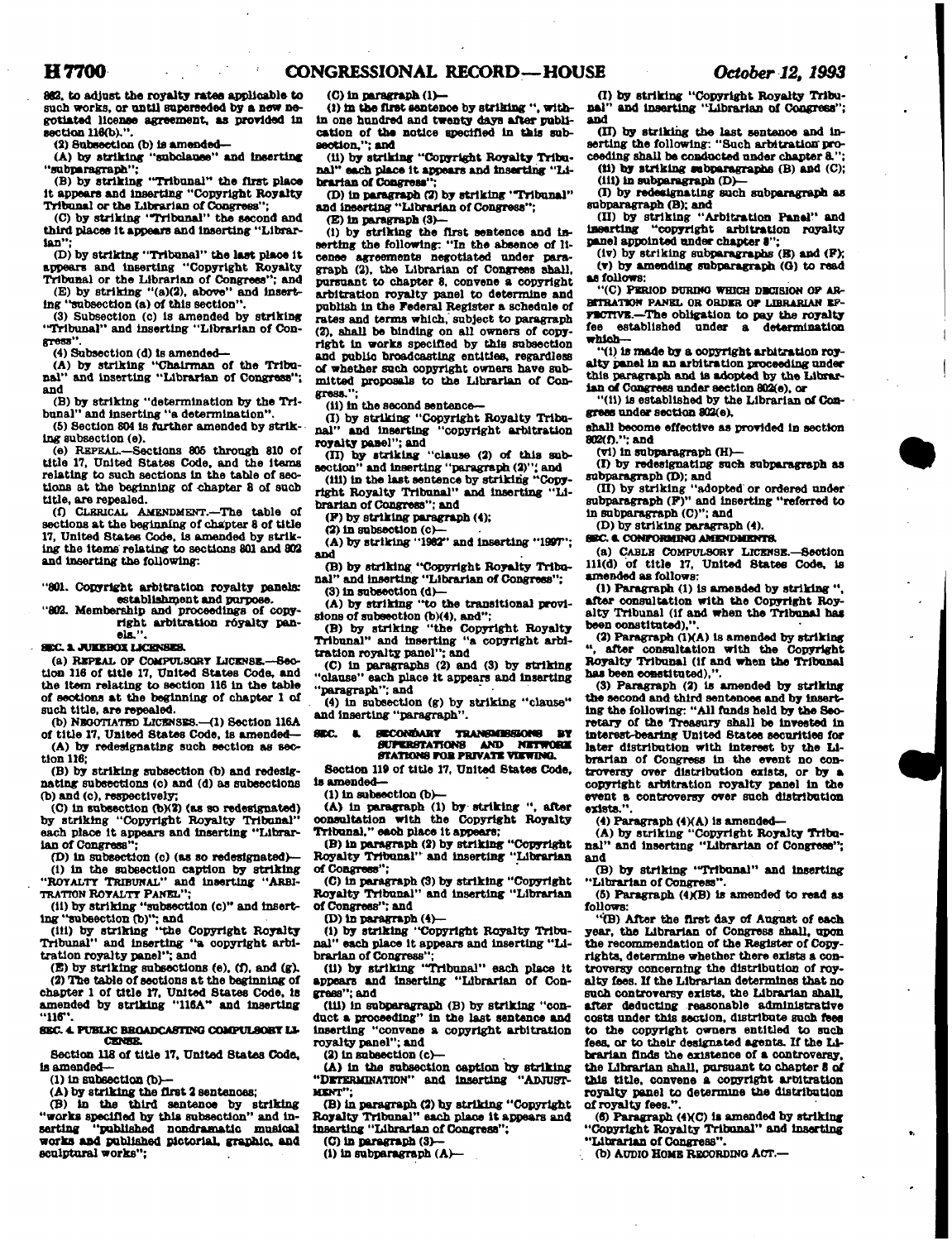**(1) ROTALTT PAYMENTS.-SeOtlOB 100M«XS) oT tKle IT. United States Code, la aaasadad** 

**(A) by striking "Copyright Royalty Tribu-nal" and Inserting "Librarian of Congress"; and (B) by striking "Tribunal" and inserting** 

**"Librarian of Congress".** 

(2) DEPOSIT OF ROTALTT PAYMENTS.--Section 1006 of title 17. United States Code, is **amended by striking the last sentence.** 

**(3) ENTITLEMENT TO ROYALTY PAYMENTS.— Section 1006(o) of title 17. United States Code, la amended by striking "Copyright Royalty Tribunal" and Inserting "Librarian of Congress shall convene a oopyrlgbt arbitration royalty panel which".** 

**(4) PROCEDURES FOB DI8TRIBVTWO ROTALTT PATMENTS.—Section 1007 of title 17, United States Code, Is amended—** 

**(A) In subsection (aXl)—** 

**(I) by striking "Copyright Royalty Tribunal" and Inserting "Librarian of Congress"; and** 

**(II) by striking "Tribunal" and Inserting "Librarian of Congress";** 

**(B) In subseotlon (b)— (1) by striking "Copyright Royalty Tribunal" and Inserting "Librarian of Congress"; and** 

**(U) by striking "Tribunal" each place It appears and Inserting "Librarian of Congress"; and** 

**(O In subseotlon (o>—** 

**(1) by striking the first sentence and In-serting "If the Librarian bf Congress finds the existence of a controversy, the Librarian shall, pursuant to chapter 8 of this title, convene a copyright arbitration royalty panel to determine the distribution of royalty payments.";** 

**(ii) by striking "Tribunal" each plaoe it appears and inserting "Librarian of Congress"; and** 

**(ill) In the last sentence by striking "its reasonable administrative costs" and Inserting "the reasonable administrative costs Incurred by the Librarian".** 

**(5) ARBITRATION OF CERTAIN DISPUTES. Section 1010 of title 17, United States Code. Is amended—** 

**(A) In subsection (b)—** 

**(I) by striking "Copyright Royalty Tribunal" and Inserting "Librarian of Congress"; and** 

**(II) by striking "Tribunal" each plaoe it appears' and Inserting "Librarian of Congress";** 

**(B) in subsection (e)—** 

**(1) In the subsection caption by striking "COPYRIGHT ROYALTY TRIBUNAL" and inserting "LIBRARIAN OF C0NORB8S"; and** 

**(U) by striking "Copyright Royalty Trtbu-nal" and Inserting "Librarian of Congress"; (O In subsection (f>—** 

**(I) In ti e subsection caption by striking "COPYRIGHT ROYALTY TRIBUNAL" and inserting "LIBRARIAN or CONGRESS";** 

**(II) by striking "Copyright Royalty Tribu-**

**nal" and inserting "Librarian of Congress"; (III) by striking "Tribunal" each plaoe It**  appears and inserting "Librarian of Con-

**gress"; and (IT) In the third sentenoe by striking 'Its" and inserting "the Librarian's"; and** 

**(D) In subsection (g)—** 

**(I) by striking "Copyright Royalty Tribunal" and Inserting "Librarian of Congress"; (II) by striking "Tribunal's decision" and**  inserting "decision of the Librarian of Con**gress"; and** 

**(III) by striking "Tribunal" each place It appears and Inserting "Librarian of Congress".** 

SEC. 7. KFFECTIVE DATE AND TRANSITION PRO-<br>**VARONE.** 

**(a) IN OEMRAL.—This Aot and the amendments made by this Act shall take effect on January 1.1804.** 

(b) **ESTECTIVESIAS** OF **EXISTING** RATES AND DseTRIBUTJQMS .- All royalty rates and all de**terminations with respect to the proportionate division of compulsory license fees among oopyrtght claimants, whether made by the Copyright Royalty Tribunal, or by voluntary agreement, before the effective date set forth In subsection (a) shall remain In effect until modified by voluntary agreement or pursuant to the amendments made by this Act.** 

**(o) TRANSFER or APPROPRIATIONS.—All unexpended balances of appropriations made to the Copyright Royalty Tribunal, as of the effective date of this Act, are transferred on suoh effective date to the Copyright Office for use by the Copyright Office for the purposes for which such appropriations were made.** 

**The SPEAKER pro tempore. Pursuant to the rule, the gentleman from Texas [Mr. BROOKS] will be recognized for 20 minutes, and the gentleman from California [Mr. MOORHEAD] will be recognized for 20 minutes.** 

**The Chair recognises the gentleman from Texas [Mr. BROOKS].** 

**Mr. BROOKS. Mr. Speaker, I yield myself such time as I may consume.** 

**Mr. Speaker, I rise In support of H.R. 2840, the Copyright Royalty Tribunal Reform Act of 1993.** 

**H.R. 2840 abolishes the existing permanent Copyright Royalty Tribunal—a tribunal which simply does not have the workload to justify the expenditure of \$111,800 a year in salary to each of three commissioners, or the\* salaries of five support staff and a general counsel.** 

**H.R. 2840 replaces the Copyright Royalty Tribunal with temporary copyright arbitration royalty panels. Those panels will be convened—as needed—by the Library of Congress and the Copyright Office. The bill also makes such conforming procedural changes to current law as are necessary for the purposes of the legislation.** 

**I compliment the gentleman from New Jersey [Mr. HUGHES], who chairs**  Committee's Sub**committee on Intellectual Property and Judicial Administration, for his leadership on this bill. I also compliment the gentleman from California [Mr. MOORHBAD] for his fine work on the bill as ranking minority member of the subcommittee.** 

**Mr. Speaker. H.R. 2840 is fiscally responsible legislation, and I urge the Members to cast their votes In support of It.** 

**Mr. MOORHEAD. Mr. Speaker, I yield myself such- time as I may oonsume.** 

**Mr. Speaker, as the chairman of the full committee, the gentleman from Texas, has pointed out, this legislation would abolish the CRT and replace it with ad hoc arbitration panels appointed by the Librarian of Congress. Under this bill the claimants will bear the full costs of arbitration. Presently 86 percent of the CRTs S800,000-plus budget Is born by the claimants leaving a total cost to the taxpayer of approximately \$120,000 a year. Under this bill, all costs will be born by the claimants** 

**and there will be no cost whatsoever to the taxpayer.** 

**Mr. Speaker, the effective date of this bill Is January 1994. We do not Intend to Interfere In any way with the present proceeding that Is In process at the CRT. We fully expect the work of the CRT will be fully completed by January 1994.** 

**Mr. Speaker, I urge a favorable vote for this bill.** 

**Mr. BROOKS. Mr. Speaker, I yield 3 minutes to the gentleman from New Jersey [Mr. HUOHBS], the chairman of the subcommittee.** 

**(Mr. HUGHES asked and was given permission to revise and extend his remarks.).** 

Mr. HUGHES. Mr. Speaker, I want to **thank my distinguished colleague, the chairman of the full committee, the gentleman from Texas [Mr. BROOKS], for yielding this time to me, and I congratulate him and the ranking Republican for moving this bill forward today.** 

**Mr. Speaker, I rise In support of H.R. 2840. a bill to abolish the Copyright**  Royalty Tribunal and assign its func**tions to ad hoc arbitration panels and the Library of Congress.** 

**Vice President OORK has recently Issued a report calling for reinventing government, including the elimination of unnecessary Government agencies. The Judiciary Committee, through the**  Subcommittee on Intellectual Prop**erty and Judicial Administration, which I chair, began even earlier, in February, to Identify ways to Improve our copyright system by reducing bureaucracy. Today, we consider the first of our Government-cutting agenda, H.R. 2840.** 

**H.R. 2840 will abolish an underutilized, agency in the legislative branch, the Copyright Royalty Tribunal. Although the CRTs work Is Important—setting rates and distributing copyright royalties generated under copyright compulsory licenses—evidence developed at the subcommittee's March hearings demonstrates that the CRT's workload is episodic at best.** 

**In 1992, for example, the CRT—an agency whose principal responsibility is to conduct public proceedings—did not hold a single day of hearings. Tet, the three CRT commissioners enjoyed a salary of over \$111,000 a year.** 

**We can do better and have. Experience under the section 110 satellite compulsory license shows that arbitration is an efficient way to handle these disputes. By also Involving the Register of Copyrights and the Library of Congress, we get the benefit of their considerable front end experience In administering the compulsory licenses.** 

**Mr. Speaker, I urge the passage of H.R. 2840.** 

**Mr. Speaker. I want to congratulate my colleague, the gentleman from California, who as my partner, the ranking Republican, for his work on this and other bills; also to thank the staff, Hadyn Gregory, the chief oouasel**  of the committee, Ed O'Connell, Geral